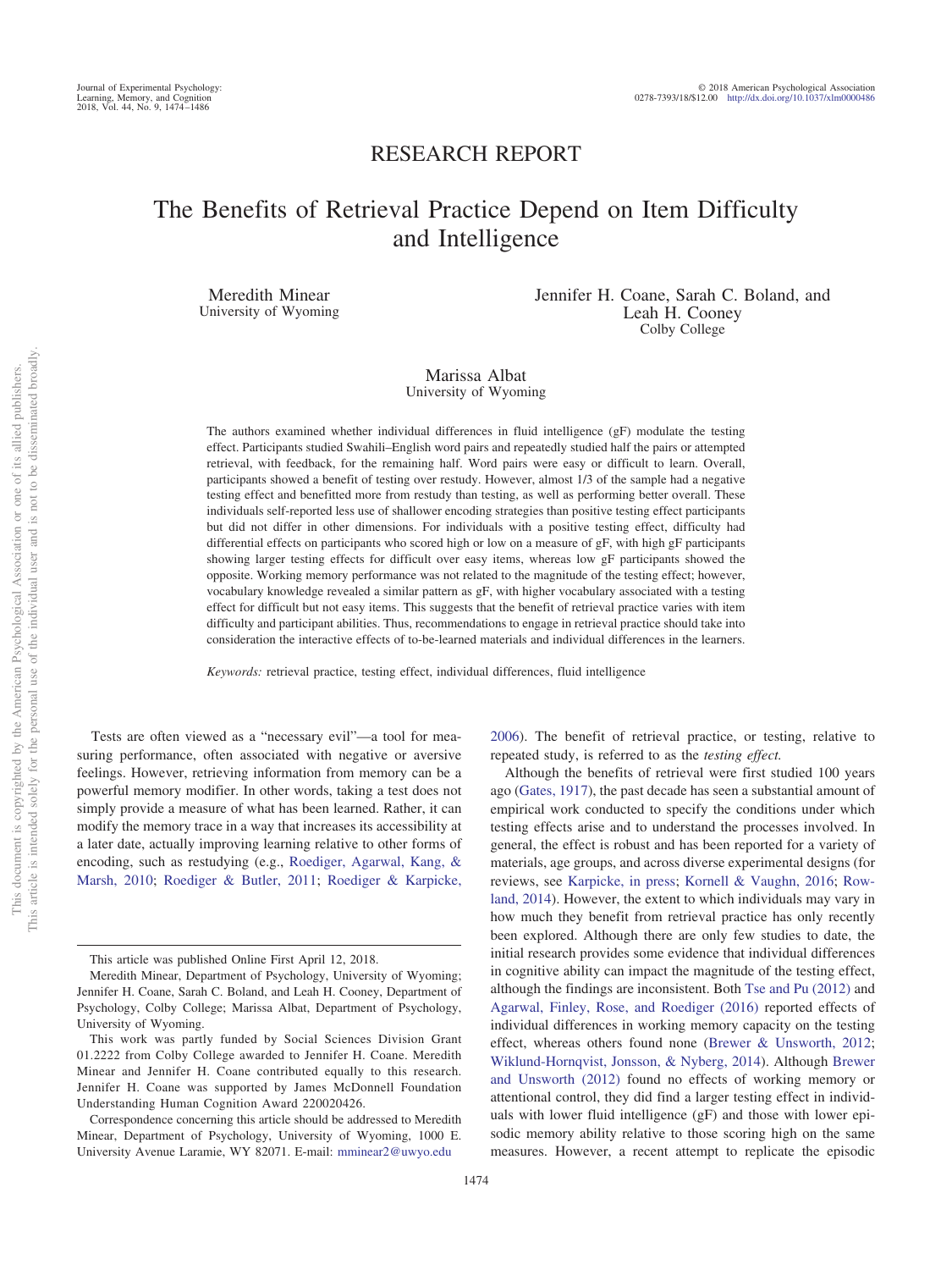memory finding was unsuccessful, even with robust sample sizes and the use of the same materials as the original study (Pan, Pashler, Potter, & Rickard, 2015). Thus, the extent to which individual differences in ability or cognitive performance determines who most benefits from testing remains unclear.

Another factor that complicates examinations of individual differences in the testing effect is the relative lack of a clear understanding of the mechanisms that enhance memory for tested items compared to restudied ones. Clear theoretical models can help researchers identify potential processes to target as sources of interindividual variability. However, as many have noted, theoretical explanations of the mechanisms underlying the benefits of testing have lagged behind the empirical findings (Roediger & Butler, 2011; Rowland, 2014) although a number of hypotheses have been proposed. One key idea is that retrieval is more effortful than restudy and creates conditions favorable to later retention by increasing the amount of effort involved in learning, a desirable difficulty (Bjork, 1994), which subsequently increases the to-belearned information's availability and accessibility (Tulving & Pearlstone, 1966). Consistent with this hypothesis (Pyc & Rawson, 2009; Rowland, 2014), more difficult initial tests (e.g., recall vs. recognition; Kang, McDermott, & Roediger, 2007) and longer retention intervals result in larger testing effects than easier tests or shorter delays.

In addition to effort or difficulty, variations in the type of processing involved in studying versus testing might play a role in the testing effect. There are different proposals for the forms of additional processing that can occur on retrieval trials, but not on restudy trials, that lead to better recall. The elaborative retrieval hypothesis (Carpenter, 2009) proposes that the act of retrieval results in a more extensive search of memory than restudy and thus greater activation in semantic memory of related concepts. This in turn creates additional retrieval paths and hence more routes for retrieval success in for tested relative to restudied items. Another influential approach focuses on episodic memory processes. In the episodic context account, the act of successful retrieval reinstates the previous temporal context during which items were initially studied and by doing so creates contextual cues that increase the later probability of recalling the needed information (Karpicke, Lehman, & Aue, 2014).

The accounts summarized above are not meant to be exhaustive and are not necessarily mutually exclusive. The benefits seen from retrieval practice potentially could be due to a combination of different factors and even that may depend on the type of memory task and other experimental factors such as the presence of feedback, interval between study and final test, and possibly individual differences (Rowland, 2014). For example, Agarwal et al. (2016) included manipulations of testing delay (10 min v. 2 days), presentation lag (i.e., the number of items presented between an initial encoding trial and a restudy or retrieval practice trial), and the presence of feedback as well as measuring individual differences in working memory. Individual differences in working memory were positively correlated with initial recall success during the encoding phase. Furthermore, there was a negative correlation between working memory and the testing effect, but only for the 2-day delay with feedback condition, suggesting that individuals lower in working memory had a larger testing effect. Presentation lag did not interact with condition or working memory capacity. Thus, working memory capacity did account for some variability in the testing effect, but only when feedback was provided.

As noted, Brewer and Unsworth (2012) did not find differences in the magnitude of the testing effect as a function of working memory or attentional control, but gF and episodic memory ability did predict testing benefits. Again, the relationship was negative so that individuals lower in ability, in this case gF or episodic memory ability, showed a greater testing effect than individuals high in these measures, consistent with Agarwal et al.'s (2016) findings for working memory. Brewer and Unsworth proposed that high capacity individuals are more likely to spontaneously employ better memory strategies such as elaborate encoding or to consciously test themselves on both study and test items resulting in little to no difference between these conditions, although it should be noted they did not directly test this hypothesis. Conversely, lower ability participants are less likely to self-initiate these strategies and therefore are forced to or learn to use more efficient retrieval strategies on the tested items, whereas they might continue to use less effective strategies, such as rote rehearsal, on restudied items. These findings suggested that testing may have the potential to equalize memory performance across ability levels (Brewer & Unsworth, 2012). However, although low capacity individuals in this study showed a benefit on tested items, their performance was still worse overall than that of the high capacity individuals. Therefore, as the authors noted, it is important to examine this difference under conditions where the two groups perform similarly. Furthermore, to demonstrate the effect is broadly generalizable to learners at different levels of ability, it is important to determine whether and under what conditions high gF individuals can still benefit from retrieval practice.

In the current study, we examined the potential roles of individual differences in cognitive ability as measured by working memory, gF, and crystallized intelligence on the magnitude of the testing effect using possibly the largest sample to date. We included working memory measures to address some of the inconsistencies in prior literature (e.g., Agarwal et al., 2016; Brewer & Unsworth, 2012). In addition, we manipulated item difficulty, allowing us to measure the testing effect for high and low capacity individuals at different levels of memory performance. If the lack of a testing effect in high capacity individuals is due to their use of more effective strategies or simply more resource availability, more challenging items or tasks might allow the benefit of testing to emerge. This would suggest that the testing effect depends not only on participant characteristics but also on the material being tested, as suggested by Cronbach and Snow's (1977) Aptitude  $\times$ Treatment interactions framework (cf. Brewer & Unsworth, 2012). Furthermore, this would extend the interaction between ability and treatment (i.e., retrieval practice) to include task variables. Although a number of studies have manipulated the type of test (e.g., Kang et al., 2007; Pyc & Rawson, 2009), with more difficult retrieval activities resulting in larger testing effects than less effortful retrieval events, to our knowledge, item difficulty has been examined less thoroughly, in part because it can be challenging to quantify difficulty as a construct.

Overall, one might predict a larger testing effect for the more difficult items, consistent with the desirable difficulties (Bjork, 1994) framework. However, if individual differences in ability modulate the effect, an interaction between item difficulty and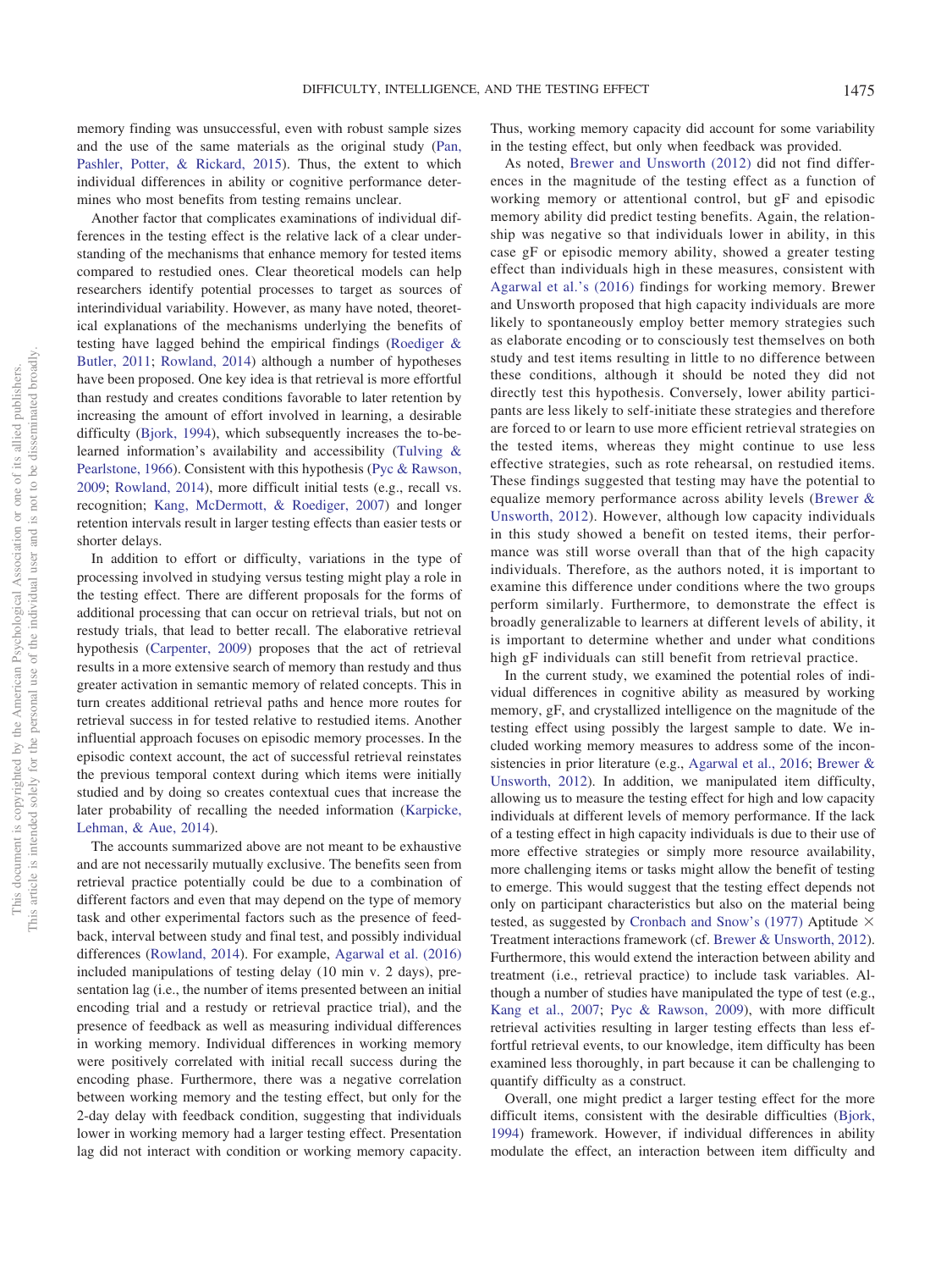measures of cognitive ability might moderate the effects of testing. Specifically, because retrieval success during the encoding phase is associated with larger testing effects (Rowland, 2014), it is possible that individuals lower in cognitive ability, when faced with difficult items, would experience more retrieval failures or exert less effort in attempting to retrieve the items. Thus, these individuals might only show a testing effect for easier items (cf. Brewer & Unsworth, 2012). It is worth noting that Rowland's meta-analysis showed that retrieval success moderated retrieval practice benefits in the absence of feedback; providing feedback, as was done in the current study, resulted in larger testing effects that were not strongly influenced by retrieval success. However, in an analysis on a subset of studies in the meta-analysis that included feedback, low initial retrieval success was associated with larger testing effects than studies with high retrieval success (Rowland, 2014). Furthermore, according to variants of the retrieval effort accounts (e.g., theory of disuse, Bjork & Bjork, 1992; bifurcation account; Kornell, Bjork, & Garcia, 2011), retrieval increases subsequent availability (i.e., storage strength) to a greater extent for items that are more difficult to retrieve than for items that are easier to retrieve (i.e., more accessible). Restudy, however, presumably results in equivalent increases in storage strength for all items (Kornell et al., 2011). Thus, retrieving more difficult items would strengthen the memory trace selectively for those items, yielding a larger testing effect.

Other theoretical accounts, although they do not explicitly address the role of individual differences in gF or other factors, make similar predictions. For example, according to the elaborative retrieval hypothesis (Carpenter, 2009), retrieval practice engages a search through semantic associates during testing events. One might speculate that individuals higher in crystallized intelligence (e.g., vocabulary knowledge) would have more elaborate semantic networks and this would be most evident for the more difficult items, yielding a larger testing effect on difficult items for individuals high in this measure than those scoring low. gF differences might influence search strategies— high gF individuals might engage a more elaborative search through semantic memory than low gF individuals. Along this vein, if controlled processes (Thomas & McDaniel, 2013) are more engaged in retrieval practice than restudy, one might expect that individuals scoring higher on measures of gF would have more effective inhibitory strategies allowing them to reduce interference from competing information. Finally, according to the episodic context account (Karpicke et al., 2014), because of the emphasis on the role of successful retrieval in updating contexts that become associated with the to-be-remembered information, individual differences in initial test performance might predict final test performance. In this account, retrieval practice serves to restrict a search set through episodic memory and retrieval mode (Tulving, 1983) in particular allows for effective reinstatement of context, which in turn is associated with later retrieval success. One possibility is that individuals higher in some measures (e.g., working memory, gF, inhibitory control) can more effectively update and restrict the search selection and thus benefit more from testing than their counterparts who score lower on the same measures. Thus, although many theoretical accounts do not explicitly predict a role for individual differences, it is likely that most of them could accommodate evidence suggesting specific factors modulate the testing effect.

### **Method**

#### **Participants**

Three-hundred forty-three college students were recruited from Colby College ( $n = 140$ ) and the University of Wyoming ( $n =$ 203) with 243 female participants and an average age of 19.8 years. All participants completed all tasks, as described below. Participants earned partial credit toward psychology courses or \$30 for completing both sessions. The Institutional Review Boards at both Colby College and the University of Wyoming independently approved the study.

#### **Materials**

**Paired associates learning task.** Stimuli consisted of 48 Swahili–English word pairs from the Nelson and Dunlosky (1994) norms. Nelson and Dunlosky reported the average accuracy for 100 word pairs across three study-test trials. The original 100 pairs were split into ranked groups (ranked  $1-8$ , where 1 refers to the most difficult items and 8 to the easiest items) based on average performance across the three study-test trials. We selected 24 items from the 1 and 3 ranks and 24 from the 6 and 8 ranks to create a set of 24 easier items and 24 more difficult items. These were further divided into two matched sets of easy and difficult items for counterbalancing. The average difficulty of the items in the norms, for difficult and easy items at Test 1, was .07 and .27. Test 3 accuracy was reported as .50 and .79, respectively.

During Session 1, 48 pairs (e.g., *mbwa– dog*) were presented for an initial study phase in random order for 6 s each. This was followed by four cycles of restudy and testing. In the restudy block, 24 pairs were presented again for 8 s each. In the test block, the other 24 pairs were tested by showing the Swahili cue for up to 7 s (e.g., *mbwa*–?) followed by a 1-s presentation of the correct English word (e.g., *dog*). Participants were encouraged to try to retrieve the English translation and type their response using the keyboard in the 7-s window. In all four study-test cycles, the restudy block preceded the test block (cf. Brewer & Unsworth, 2012), to avoid potential concerns with carryover effects from the preceding retrieval attempts. Item order was randomized anew in each block. At Session 2, participants were tested on their memory for all 48 pairs. They were given the Swahili word and then asked to type in the English translation with no time limit and no feedback. Word pairs were counterbalanced across restudy and test conditions.

**Raven's advanced progressive matrices.** In this task, a measure of general gF, participants saw a  $3 \times 3$  matrix of shapes presented with the last shape missing and chose the item that best completed the pattern both across the rows and columns out of a set of eight options. We used both sets of items so that the dependent measure was the total number of items answered correctly out of a total possible 48 problems (Raven, Raven, & Court, 1998).

**Working memory span.** We used two measures of working memory, one in the verbal and one in the visuospatial domain as previous studies had only measured working memory span in the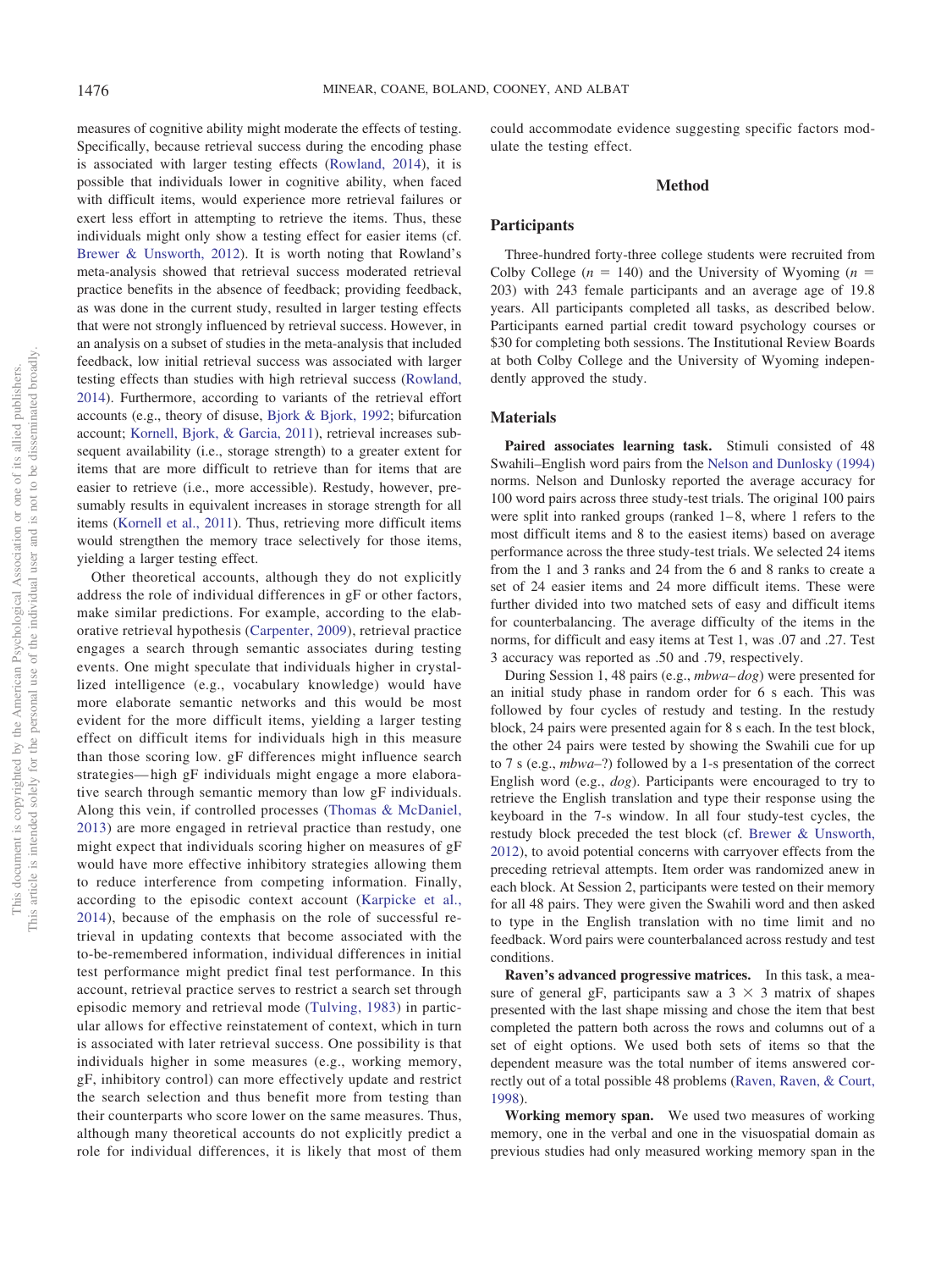verbal domain. We were interested in whether any relationships between the testing effect using a verbal task and working memory would generalize across working memory span tasks in both verbal and visuospatial domains.

**Operation span— computerized version.** In this task, which measures verbal working memory capacity, participants were asked to remember a series of three to seven letters presented one at a time. In between letter presentations, participants solved a simple mathematical problem and then clicked on the letters seen in the order presented at the end of each trial. Participants completed 15 trials and the score was the total sum of letters recalled in the correct position with a maximum score of 75 (Unsworth, Heitz, Schrock, & Engle, 2005).

**Symmetry span— computerized version.** In this task, which assesses visuospatial working memory, participants were asked to remember a sequence of two to five locations presented one at a time in a  $4 \times 4$  grid. Between each location presentation, participants were shown a shape and decided whether it was symmetrical or not. At the end of each trial, participants indicated the locations seen in order using a 16-location array. Participants completed 12 trials. The score was the sum of locations recalled in the correct position with a maximum score of 42 (Unsworth, Redick, Heitz, Broadway, & Engle, 2009).

**Shipley vocabulary task.** This is a standardized measure of a participant's vocabulary. It is a 40-item vocabulary test that requires the respondent to choose which of four listed words "means the same or nearly the same" as a specified target word (Shipley, 1940).

**Self-reported strategy.** Participants were asked to write a response to the following question at the end of the final testing session: "What are some ways in which you tried to learn the English translation of the Swahili word? In other words, what are/is the method(s) you used to help you remember the word pairs?" and were given a page to write their answer. These selfreports were then coded by two separate raters as involving deep, intermediate, or shallow processing strategies. Deep processing strategies involved attending to imagery, meaning, or creating meaningful sentences (e.g., relating the word for garden, *bustani*, with Boston Garden, where a favorite team plays). Shallow processing strategies focused on shared sounds or number of letters, or simply repeating the pairs out loud. Intermediate strategies were those that combined sound based encoding with some more semantic processing (e.g., pronouncing a Swahili word and making a sentence with it). Raters also separately noted whether participants described using the specific strategy of self-testing as well as the use of the keyword method (McDaniel & Pressley, 1984). The keyword method, frequently used in foreign language courses, involves finding a known word neighbor to a cue and creating a mental image connecting it to the known translation (e.g., *wingu* means cloud, so one might connect *wingu* to *wing* and bird and visualize a bird flying in the clouds; Pyc & Rawson, 2012). Interrater reliability was .9.

#### **Procedure**

There were two 90-min sessions scheduled 48 hr apart. Session 1 began with the paired associates task in which participants completed an initial study phase followed by four cycles of restudy and testing. Raven's was then administered. Session 2 started with

the final test of the paired associate task, followed by the Operation Span, Shipley, Symmetry Span, and a series of personality survey measures (not reported here<sup>1</sup>) as well as basic demographic information and an open-ended question asking participants to describe the method or methods they used to help remember the word pairs. Tasks were administered across the two days in a way to equate session duration. Debriefing took place after Session 2 was complete.

#### **Results**

Two participants' operation span data and four participants' Shipley scores were lost due to computer error. Descriptive data for all measures are reported in Table 1.

#### **Testing Effect**

We began our analyses by determining the size of the overall testing effect as the magnitude of this effect can vary considerably across studies. For example, Brewer and Unsworth (2012) reported an average testing effect of 7%, while Pan et al. (2015) found a testing effect of 17% using the same materials. In our data, there was a significant testing effect with tested items  $(M = 52\%)$ recalled more than studied items ( $M = 45\%$ ) for a testing benefit of 7%,  $F(1, 342) = 54.9, p < .001, \eta_p^2 = .14$ . Easy items (*M* = 62%) were recalled more than difficult items  $(M = 35\%)$ ,  $F(1)$ , 342) = 1,149.2,  $p < .001$ ,  $\eta_p^2 = .77$ , and a trend toward an interaction between difficulty and item type with a testing effect of 8% for easy items and 6% for difficult items,  $F(1, 342) = 3.8$ ,  $p =$ .053,  $\eta_p^2 = .01$  To determine the generality of the testing effect in our sample, we examined which participants showed a positive (testing  $>$  restudy), negative (testing  $<$  restudy), or null (testing  $=$ restudy) testing effect. Sixty-one percent of our participants had a positive testing effect, 8% had a null testing effect, and 31% had a negative testing effect.

#### **Positive Versus Negative Testers**

Given the size of our overall sample and that over a third of our participants did not show a benefit from testing, we first investigated possible individual differences between participants showing a positive testing effect (hereafter, *positive testers*,  $n = 210$ ) and those who showed a negative testing effect (*negative testers*,  $n =$ 106). Because the testing effect is a difference score, it could simply be that negative testers are overall poor performers and are not actively engaging in the opportunity to practice recall during initial encoding. However, an initial comparison of overall final recall performance found that negative testers  $(M = .54, 95\%)$ confidence interval [CI]: .50, .58) significantly outperformed positive testers ( $M = .45, 95\%$  CI [.42, .46])  $t(314) = -3.2, p < .001$ . This suggests that the benefits on studied items for negative testers are larger in magnitude than the benefit for tested items for positive testers. A further examination of final performance broken down by study condition found that, although positive

<sup>&</sup>lt;sup>1</sup> The additional measures, which are not reported here, assessed personality (NEO), grit, academic entitlement, stress, need for cognition, academic self-efficacy, and test anxiety. A self-report strategy measure on study habits was also administered.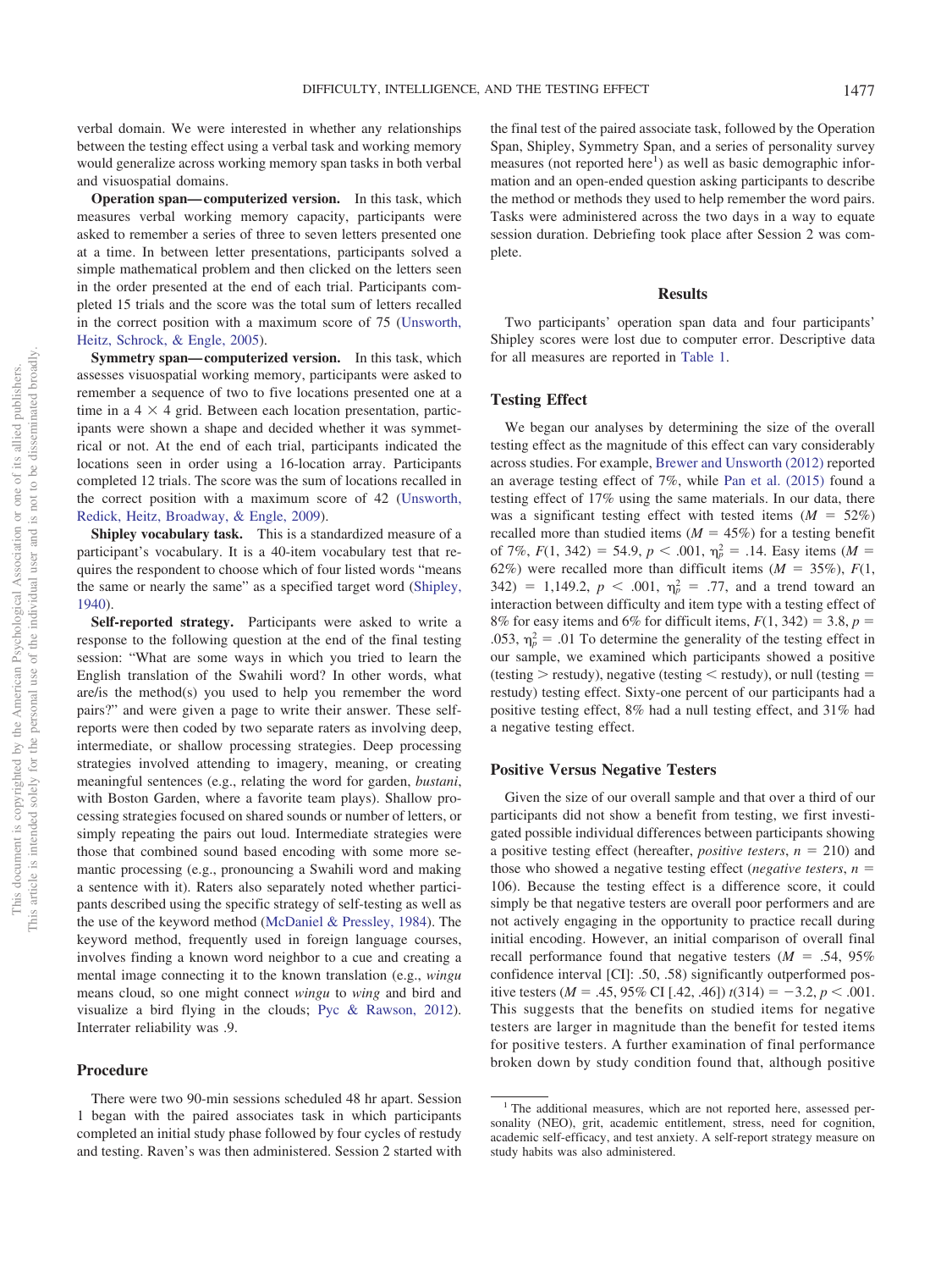| Table 1 |  |                                                           |  |
|---------|--|-----------------------------------------------------------|--|
|         |  | Descriptive Statistics and Reliabilities for All Measures |  |

| Measure                  | М    | SD   | Skew   | Kurtosis | Reliability |
|--------------------------|------|------|--------|----------|-------------|
| Easy studied             | .57  | .28  | $-.12$ | $-1.0$   | .83         |
| Easy tested              | .66  | .24  | $-.44$ | $-.37$   | .72         |
| Easy testing effect      | .08  | .21  | $-.01$ | $-.22$   | .45         |
| Difficult studied        | .32  | .28  | .75    | $-.49$   | .85         |
| Difficult tested         | .38  | .28  | .54    | $-.69$   | .81         |
| Difficult testing effect | .06  | .22  | .02    | .26      | .57         |
| Operation span           | 40.8 | 18.1 | $-.26$ | $-.54$   | .74         |
| Symmetry span            | 19.6 | 9.2  | .42    | .73      | .54         |
| Ravens                   | 28.1 | 8.8  | $-.28$ | $-.65$   | .91         |
| Shipley                  | 29.1 | 4.4  | $-.21$ | $-.17$   | .74         |

testers had a significantly 9% better average performance on tested items than negative testers, the average performance difference between positive and negative testers for studied items was 23%. This did not interact with difficulty,  $F < 1$ . These data are summarized in Table 2.

We then compared the groups' Session 1 performance to assess whether the group differences on final recall of tested items were present at initial encoding. We used a repeated measures analysis of variance (ANOVA) with encoding block and item difficulty as within-subjects factors and positive versus negative testing effect as a between-subjects factor. There were significant main effects of encoding block and difficulty with improving recall performance from Block 1 to Block 4,  $F(1, 314) = 1523.4$ ,  $p < .001$ ,  $\eta_p^2$  = .83, and better recall performance for easy compared to difficult items,  $F(1, 314) = 1282.5, p < .001, \eta_p^2 = .80$ . There was also an interaction between difficulty and block with a larger improvement from Block 1 to Block 4 for easy items than difficult items,  $F(1, 314) = 74.1$ ,  $p < .001$ ,  $\eta_p^2 = .19$ . However, there was no main effect of group nor were there any interactions between group and difficulty or block, all  $Fs < 1$ . Therefore, individuals experiencing a negative testing effect did not show any differences in retrieval success during initial encoding compared to positive testers.

We then turned to our two remaining possible sources of differences, cognitive ability (as measured by working memory, gF and crystallized intelligence) and differences in self-reported strategy. There were no group differences on any of the cognitive measures between positive and negative testers, suggesting the two groups did not differ systematically in ability. These results are summarized in Table 3. Turning to the strategy data, there was evidence of some differences between groups. A greater percentage of positive testers reported using shallow processing strategies

Table 3 *Means (SDs) of Individual Difference Measures and Encoding*

| Means (SDs) of Individual Difference Measures and Encoding |  |  |
|------------------------------------------------------------|--|--|
| Performance for Positive and Negative Testers              |  |  |

| Measure          | Positive testers | Negative testers |        |     |
|------------------|------------------|------------------|--------|-----|
| Ospan            | 41.2(18.5)       | 40.0(18.4)       | .56    | .58 |
| Symspan          | 19.9(9.3)        | 18.8(9.2)        | 1.1    | .29 |
| Ravens           | 28.0(8.7)        | 28.3(8.3)        | $-.34$ | .73 |
| Shipley          | 29.3(4.5)        | 28.8(4.3)        | 1.0    | .32 |
| Session 1 recall | 59(.23)          | .57(.22)         | 1.2    | .25 |

*Note*. Ospan = operation span; Symspan = symmetry span.

whereas a greater percentage of negative testers reported using self-testing. These strategy data are summarized in Table 4.

# **Individual Differences in the Magnitude of Retrieval Benefits**

We then proceeded to test whether our individual difference measures affected the magnitude of the testing effect as reported by Brewer and Unsworth (2012; see also Pan et al., 2015). Given the initial difference between positive and negative testers reported above, we chose to analyze the possible effects of individual differences using only individuals showing a positive testing effect. Our logic for this was simple: (a) Our individual-differences variables did not differ between groups and do not appear to contribute to whether a participant showed a positive or negative testing effect. Instead, strategy use data suggest this may depend on the type of strategies one uses during encoding; and (b) the negative testing effect observed in our participants was not simply due to these participants performing worse on tested items than studied. Instead they had demonstrably better performance on studied items than positive testers as well as showing equivalent encoding performance at the end of Session 1. Therefore, if we are interested in whether individual differences interact with the benefits of retrieval practice that lead to better recall of tested items over restudied items, it is then logical to only include those individuals who demonstrate this effect in the analysis.

We first examined whether any of our individual differences measures were related to the overall testing effect and then moved to analyses taking item difficulty (easy vs. difficult) into account. None of our measures were significantly correlated with the overall testing effect. Correlations between all measures are reported in Table 5.

We then conducted a repeated-measures analysis of covariance (ANCOVA) with type of item (restudy vs. test) and level of difficulty (easy vs. difficult) as within-participants variables and

| Table 2                                                                                    |
|--------------------------------------------------------------------------------------------|
| Final Session 2 Recall Means (SDs) for Positive and Negative Testers as a Function of Item |
| Type (Restudied vs. Tested) and Difficulty of Item (Easy vs. Difficult)                    |

|                               |                      | Positive testers      |                   |                      | Negative testers     |                   |  |  |
|-------------------------------|----------------------|-----------------------|-------------------|----------------------|----------------------|-------------------|--|--|
| Pair                          | Study                | Test                  | Testing<br>effect | Study                | Test                 | Testing<br>effect |  |  |
| Easy pairs<br>Difficult pairs | .49(.26)<br>.24(.24) | .69(0.21)<br>.41(.29) | .20<br>.17        | .74(.22)<br>.45(.27) | .62(.24)<br>.33(.24) | $-.12$<br>$-.12$  |  |  |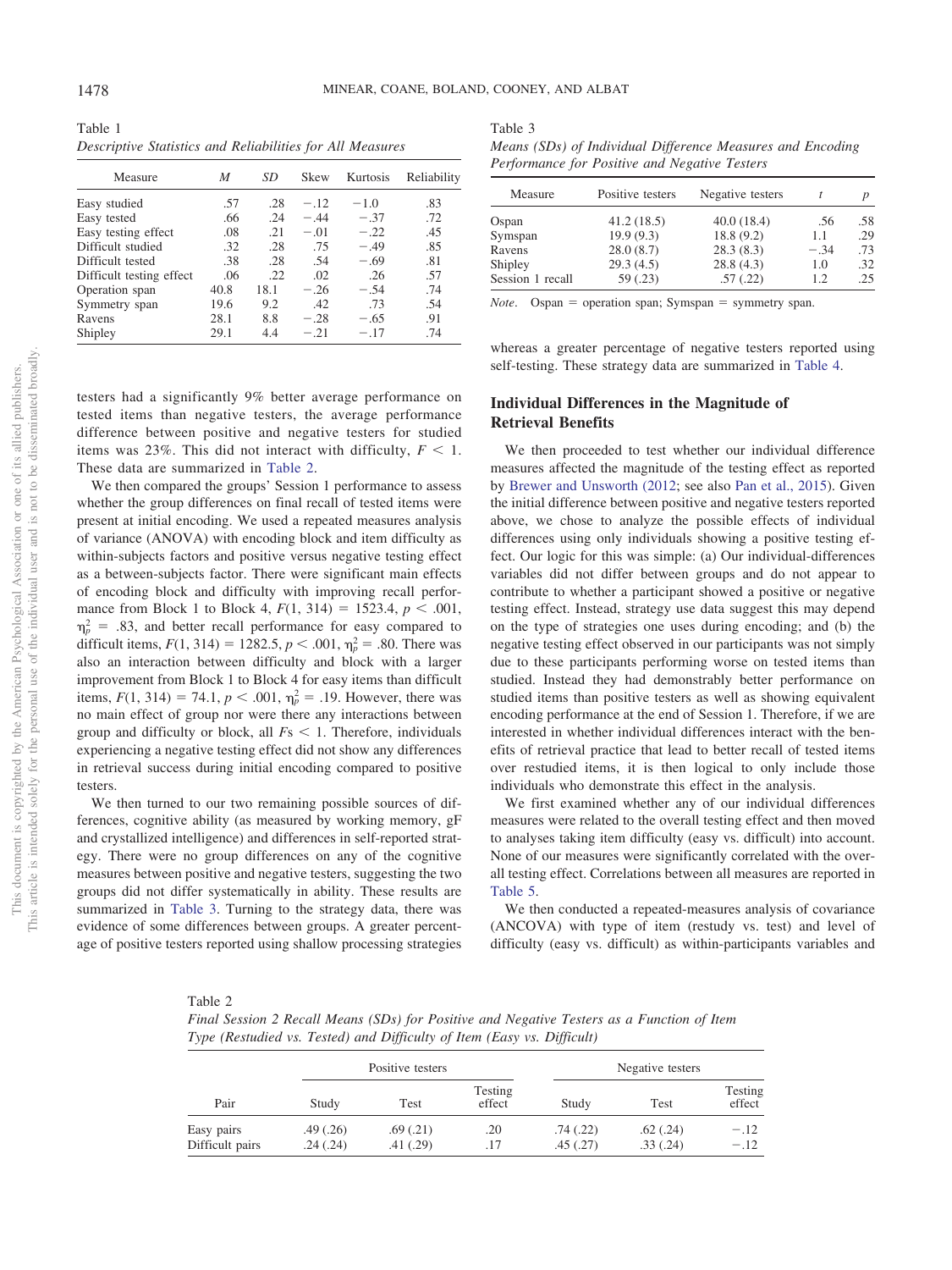Table 4 *Percentage of Self-Reported Strategy Use Across Positive and Negative Testers*

| Strategy     | Positive testers | Negative testers |     |     |
|--------------|------------------|------------------|-----|-----|
| Shallow      | 82.1%            | 68.8%            | 6.6 | .01 |
| Intermediate | $9.7\%$          | 12.5%            | .51 | .55 |
| Deep         | 37.9%            | 44.8%            | 1.3 | .31 |
| Keyword      | 16.4%            | 21.9%            | 1.3 | .26 |
| Self-testing | 2.6%             | 8.3%             | 5.0 | .03 |

*Note*. Because multiple responses were possible, totals are higher than 100%.

our individual difference measures as covariates. There was a main effect of difficulty,  $F(1, 205) = 21.8$ ,  $p < .001$ ,  $\eta_p^2 = .10$ , with easy items remembered better overall than difficult items (easy *M* .59, 95% CI [.56, .62], difficult *M* = .32, 95% CI [.29, .36]). There was a main effect of item type,  $F(1, 205) = 7.81$ ,  $p < .01$ ,  $\eta_p^2 =$ .03, (restudied items  $M = .36, 95\%$  CI [.33, .40], tested items  $M =$ .55, 95% CI [.51, .58]) and an interaction between the type of item and level of difficulty,  $F(1, 205) = 18.6, p < .001, \eta_p^2 = .08$ , with a larger difference between tested and restudied items for easy items (mean difference  $= .20, 95\%$  CI [.18, .22]) than difficult items (mean difference  $=$  .17, 95% CI [.14, .19]). Both our working memory measures significantly interacted with level of difficulty (operation span,  $F(1, 205) = 7.6$ ,  $p < .01$ ,  $\eta_p^2 = .04$ ; symmetry span,  $F(1, 205) = 5.8$ ,  $p < .05$ ,  $\eta_p^2 = .03$ ), but not with item type. Only Shipley and Raven's significantly interacted with both difficulty and item type, Shipley,  $F(1, 205) = 6.2$ ,  $p < .05$ ,  $p_p^2 = .03$  and Raven's,  $F(1, 205) = 6.4$ ,  $p < .05$ ,  $p_p^2 = .03$ . These results are consistent with the correlational data, in which both Shipley and Ravens were positively correlated with the testing effect using difficult items and negatively correlated with the testing effect using easier items. Because Shipley and Raven's scores were significantly correlated, we used hierarchical regression to test whether these measures made separable contributions to the testing effect calculated using easy items and difficult items. The results of these analyses are shown in Tables 6 and 7. It appears that Raven's was a unique negative predictor of the testing effect for easy items, whereas both Raven's and Shipley were separable positive predictors of the testing effect for difficult items.

To better characterize the relationship between Raven's and difficulty, we used a quartile analysis similar to Brewer and Unsworth (2012) comparing the performance of participants in the top and bottom quartiles of Raven's using a mixed factorial ANOVA with Raven's quartile as a between-subjects factor and item type (restudy vs. test) and difficulty (easy vs. difficult) as within-subjects factors. Tested items  $(M = .54, 95\% \text{ CI} [0.50, .58])$ were remembered better than restudied items ( $M = .35, 95\%$  CI [.31, .38]),  $F(1, 106) = 334.1$ ,  $p < .001$ ,  $\eta_p^2 = .76$ . Easier items  $(M = .58, 95\% \text{ CI}$  [.54, .61]) were remembered better than difficult items ( $M = .31, 95\%$  CI [.27, .35]),  $F(1, 108) = 397.4, p < .001$ ,  $\eta_p^2$  = .79, and there was an effect of group with high gF participants ( $M = .58$ , 95% CI [.52, .63]) correctly recalling more items than low gF participants ( $M = .31, 95\%$  CI [.26, .36]),  $F(1, 106) =$ 53.8,  $p < .001$ ,  $\eta_p^2 = .34$ . There was also a Group  $\times$  Item Type  $\times$ Difficulty Interaction,  $F(1, 106) = 19.1$ ,  $p < .001$ ,  $\eta_p^2 = .15$ . The

low gF group had a larger testing effect for easy than difficult items, whereas the high gF group had a significantly larger testing effect for difficult than easy items.<sup>2</sup> These data are shown in Figure 1.

We then examined the Session 1 encoding performance for the two groups as a function of difficulty. For the items that were tested during the acquisition phase, a 2 (group: high vs. low gF)  $\times$ 2 (difficulty level: easy vs. difficult)  $\times$  4 (encoding block) mixed factorial ANOVA revealed better memory performance for high gF ( $M = .46, 95\%$  CI [.42, .50]) than low gF ( $M = .28, 95\%$  CI [.23, .30]) individuals,  $F(1, 106) = 37.1$ ,  $p < .001$ ,  $\eta_p^2 = .26$ . Participants improved their performance across the four encoding blocks (Block<sub>1</sub> = .15, 95% CI [.13, .17]; Block<sub>2</sub> = .32, 95% CI [.29, .35]; Block<sub>3</sub> = .47, 95% CI [.43, .51]; Block<sub>4</sub> = .53, 95% CI [.50, .57]),  $F(3, 106) = 453.8, p < .001, \eta_p^2 = 81$ , and performance on easier items ( $M = .51, 95\%$  CI [.47, .54]) was higher than on difficult items ( $M = .27, 95\%$  CI [.24, .30]),  $F(1, 108) = 440.6$ ,  $p < .001$ ,  $\eta_p^2 = .80$ . There were two significant two-way interactions: Block  $\times$  Group,  $F(3, 106) = 11.3$ ,  $p < .001$ ,  $\eta_p^2 = .10$ , with greater improvements in accuracy across blocks by the high gF group than by the low gF group, and Block  $\times$  Difficulty,  $F(3, 1)$ 106) = 18.6  $p < .001$ ,  $\eta_p^2 = .15$ , and a significant three-way interaction between group, block, and difficulty,  $F(3, 106) = 13.5$  $p < .001$ ,  $\eta_p^2 = .11$ . For easy items, the high gF group recalled more items than the low gF group, but the size of this difference stayed the same across blocks. However, for difficult items, the difference in performance between the groups grew larger from the first encoding block to the last block, with high gF individuals showing a steeper learning curve between Blocks 2 and 3 and overall higher performance than low gF individuals. These data are shown in Figure 2.

We also compared the encoding strategies reported between our high and low gF groups. Although there were no significant differences in reported use of shallow, intermediate and selftesting strategies, high gF individuals were more likely to report using deep strategies and the keyword strategy. These results are summarized in Table 8.

In sum, high gF individuals benefitted more from testing on difficult items than low gF individuals whereas the opposite was true for easy items. Interestingly, in both the encoding phase and final test phase, the high gF group's performance on difficult items was equivalent to the low gF group's performance on easy items, highlighting the importance of examining item difficulty as well as individual differences in ability.

# **A Preliminary Exploration of Individual Differences and Negative Testing Effects**

Our initial examination of the testing effect revealed that over a third of our participants showed an advantage for restudied over tested items (i.e., a negative testing effect) and overall better memory performance at final test. Although our individual differences measures did not reveal any differences between these

<sup>&</sup>lt;sup>2</sup> To rule out the possibility that this interaction was "removable" and due to measurement scaling issues, we used the logit (p) transformation as recommended in Wagenmakers, Krypotos, Criss, and Iverson (2012) and reran the analysis. The interaction was still present,  $F(1, 60) = 11.5$ ,  $p =$ .001,  $\eta_p^2 = .16$ .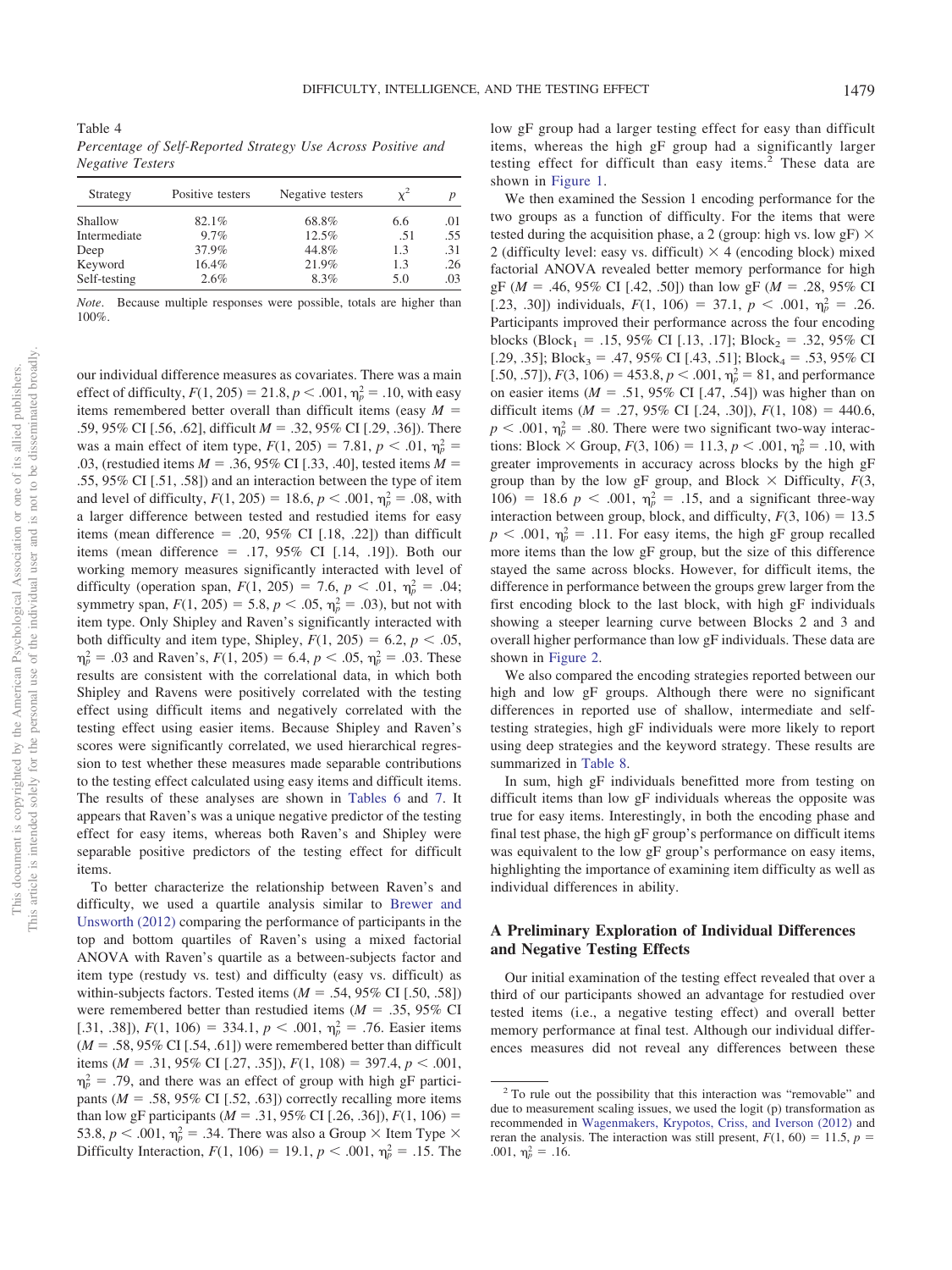| Table 5                             |  |  |
|-------------------------------------|--|--|
| Correlation Matrix for All Measures |  |  |

| Variable         |           | 2         | 3         | $\overline{4}$ | 5        | 6       | $7\phantom{.0}$ | 8        | 9      | 10       | 11       | 12       | 13   |
|------------------|-----------|-----------|-----------|----------------|----------|---------|-----------------|----------|--------|----------|----------|----------|------|
| 1. Studied       | 1.00      |           |           |                |          |         |                 |          |        |          |          |          |      |
| 2. Tested        | $.76***$  | 1.00      |           |                |          |         |                 |          |        |          |          |          |      |
| 3. TE            | $-.45***$ | $.24***$  | 1.00      |                |          |         |                 |          |        |          |          |          |      |
| 4. Easy studied  | $.94***$  | $-.71***$ | $-.44***$ | 1.00           |          |         |                 |          |        |          |          |          |      |
| 5. Easy tested   | $.71***$  | $.93***$  | $.22***$  | $.68***$       | 1.00     |         |                 |          |        |          |          |          |      |
| 6. Easy TE       | $-.46**$  | .11       | $.83***$  | $-.56***$      | $.22***$ | 1.00    |                 |          |        |          |          |          |      |
| 7. Diff. studied | $.94***$  | $.72***$  | $-.42**$  | $.77***$       | $.65***$ | $-.30$  | 1.00            |          |        |          |          |          |      |
| 8. Diff. tested  | $.72***$  | $.95***$  | $.23***$  | $.65***$       | $.76***$ | $-.003$ | $.70**$         | 1.00     |        |          |          |          |      |
| 9. Diff. TE      | $-.30**$  | $.29***$  | $.84***$  | $-.17**$       | $.14***$ | .39     | $-.40**$        | $.38***$ | 1.00   |          |          |          |      |
| 10. Ospan        | $.18***$  | $.20**$   | .01       | $.14***$       | $.14***$ | $-.02$  | $.19***$        | $.23***$ | .05    | 1.00     |          |          |      |
| 11. Symspan      | $.16***$  | $.20**$   | .03       | $.18***$       | $.20**$  | $-.003$ | $.13***$        | $.16***$ | .05    | $.42***$ | 1.00     |          |      |
| 12. Ravens       | $.40**$   | $.40**$   | $-.05$    | $.40**$        | $.37***$ | $-.11*$ | $.35***$        | $.38***$ | .03    | $.29***$ | $.34***$ | 1.00     |      |
| 13. Shipley      | $.18***$  | $.23***$  | .05       | $.18***$       | $.18***$ | $-.04$  | $.15***$        | $.24***$ | $.11*$ | $.18***$ | $.16***$ | $.22***$ | 1.00 |

*Note*. TE = testing effect; Diff. = difficult; Ospan = Operation span; Symspan = symmetry span.

 Correlation is significant at the .05 level. -- Correlation is significant at the .01 level.

negative testers and individuals showing the traditional positive testing effect, we were curious to explore whether the extent of this study benefit for negative testers was predicted by any of our individual difference measures in the same way that retrieval benefits were in our positive testing individuals.

We performed the same repeated-measures ANCOVA with type of item (restudy vs. test) and level of difficulty (easy vs. difficult) as within-participants variables and our individual difference measures as covariates. There was a main effect for difficulty with easier items ( $M = .68, 95\%$  CI [.64, .72]) recalled more than difficult items ( $M = .40, 95\%$  CI [.36, .45]),  $F(1, 101) = 316.8$ ,  $p$  < .001,  $\eta_p^2$  = .75. Of our individual difference items, only Raven's was a significant covariate,  $F(1, 101) = 9.2$ ,  $p < .01$ ,  $\eta_p^2 = 0.08$ . There was a significant interaction between type of item and Raven's,  $F(1, 101) = 5.8$ ,  $p < .05$ ,  $\eta_p^2 = .06$ . No other effects were significant, minimum  $F = 2.7$ . The correlation between Raven's and the size of the negative testing effect was significant,  $r = -.26$ ,  $p < .01$ , with larger benefits for restudied over tested items with increasing Raven's scores. These data are shown in Figure 3.

To test whether there were differences in reported strategy between high and low gF individuals in our negative testing sample, we also identified our top and bottom gF quartiles (high

Table 6 *Summary of Hierarchical Regression Analysis for Predicting the Testing Effect for Easy Items*

| Variable                                                                                                                               | B                  | $SE(B)$ $\upbeta$               |                                               | t | p |
|----------------------------------------------------------------------------------------------------------------------------------------|--------------------|---------------------------------|-----------------------------------------------|---|---|
| Model 1, $F(1, 208) = 3.5$ , $p = .06$ ,<br>$R^2 = 02$<br>Shipley<br>Raven's<br>Model 2, $F(2, 207) = 4.3$ , $p < .05$ ,<br>$R^2 = 04$ |                    | $-.005$ $.002$ $-.13$ $-1.9$ 06 |                                               |   |   |
| Shipley<br>Raven's                                                                                                                     | $-.004$<br>$-.003$ |                                 | $.002 - .10 - 1.5$ .14<br>$.001 -15 -2.2$ .03 |   |   |

*Note*. Shipley scores were entered as a predictor in the first model then Raven's was added in the second model.

gF,  $n = 24$ ; low gF,  $n = 26$ ) and tested for differences in self-reported strategies. There were no differences, all  $\chi^2$  < 1.

#### **Discussion**

The present study significantly extends our understanding of the relationship between individual differences in fluid abilities and the testing effect and raises important new questions about who may benefit most from testing. Furthermore, it raises the possibility that a significant percentage of the population benefits more from restudying items than being tested, even after a relatively long delay. First, we discuss our results pertaining to the positive testing effect and the interaction between difficulty and individual differences in gF on the effectiveness of retrieval practice. We will then move to an exploration of our negative testing data and conclude with an examination of the extent to which our results are consistent with different theories of the testing effect.

In our positive testing data, we found no relationship between the overall testing effect and our individual-differences variables. However, when the difficulty of the items was included as a factor, difficulty interacted with gF such that lower gF individuals showed a testing effect of 25% for easy items compared to 14% for difficult items, whereas high gF individuals had a testing effect of

Table 7

*Summary of Hierarchical Regression Analysis for Predicting the Testing Effect for Difficult Items*

| Variable                                 | B    | SE(B)           | - ß | t               | $\boldsymbol{p}$ |
|------------------------------------------|------|-----------------|-----|-----------------|------------------|
| Model 1, $F(1, 208) = 6.8$ , $p < .01$ , |      |                 |     |                 |                  |
| $R^2 = 03$                               |      |                 |     |                 |                  |
| Shipley                                  | .003 | $\overline{18}$ | 2.6 | .01             | .003             |
| Raven's                                  |      |                 |     |                 |                  |
| Model 2, $F(2, 207) = 6.1$ , $p < .01$ , |      |                 |     |                 |                  |
| $R^2 = 0.06$                             |      |                 |     |                 |                  |
| Shipley                                  | .006 | .003            |     | $.15 \quad 2.2$ | .03              |
| Raven's                                  | .003 | .001            | .16 | 2.3             | .03              |

*Note*. Shipley scores were entered as a predictor in the first model then Raven's was added in the second model.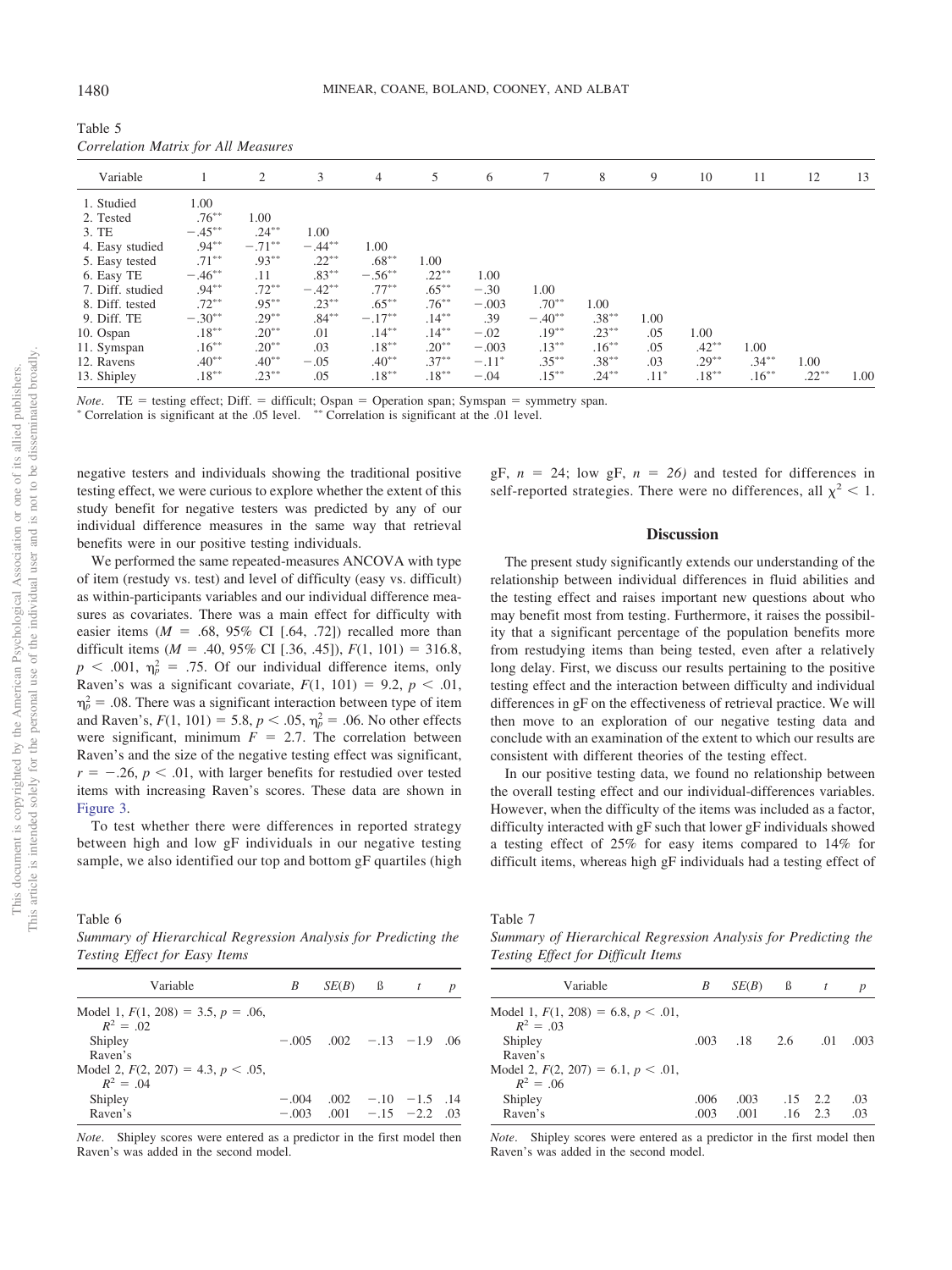Table 8



*Figure 1.* Final test performance as a function of condition (study vs. test), item difficulty (easy vs. difficult), and group (high vs. low fluid intelligence [gF]). Error bars represent standard error.

23% for difficult items and 16% for easy items. The data from our high gF participants is consistent with the desirable difficulties framework, such that a more difficult initial test leads to a larger testing effect (cf. Rowland, 2014). However, our low gF participants had a smaller testing effect for difficult compared to easy items.

To further explore the roots of the different magnitude of the testing effect in our sample, we examined whether final performance was contingent upon encoding success during the learning phase. The largest testing effects were observed in both groups when retrieval success in Session 1 was around 55% correct. Specifically, for low gF individuals the Session 1 retrieval success for easy items was .58 and the corresponding testing effect was 25%, whereas for high gF individuals, the Session 1 retrieval success for difficult items was .52 and the testing effect was 23%. Smaller sized testing effects were observed under conditions of



*Figure 2.* Mean performance for tested items during the encoding phase as a function of block  $(1-4)$ , item difficulty (easy vs. difficult), and group (high vs. low fluid intelligence [gF]). Error bars reflect standard error.

|           | Percentage of Self-Reported Strategy Use Across High and Low |  |  |  |
|-----------|--------------------------------------------------------------|--|--|--|
| gF Groups |                                                              |  |  |  |

| Strategy use | High gF | Low gF | $X^2$ | р    |
|--------------|---------|--------|-------|------|
| Shallow      | 75%     | 73%    | .11   | .75  |
| Intermediate | 9%      | 9%     | .004  | .95  |
| Deep         | 57%     | 20%    | 15.4  | .001 |
| Keyword      | 28%     | 7%     | 8.2   | .004 |
| Self-testing | $4\%$   | $0\%$  | 2.1   | .15  |
|              |         |        |       |      |

*Note.*  $gF =$  fluid intelligence. Because multiple responses were possible, totals are higher than 100%.

both higher (.78 for the high gF group recalling easy words) and lower (.25 for the low gF group recalling difficult words) retrieval success at encoding. Thus, when performance is equivalent between high and low performers, a similar sized testing effect is present. This pattern suggests a sweet spot for initial retrieval success in this paradigm, such that both high and low success at encoding leads to smaller testing effects than an intermediate amount of success. When this level of initial retrieval success is reached appears to depend on both the materials used and individual differences in gF.

One important question is then: What was it about some word pairs that made them more difficult than others and might that relate to differences in gF? In the development of the Swahili– English word pairs used in this study, Nelson and Dunlosky (1994) based their difficulty designation on empirically based participant recall. In speculating on what factors may have contributed to some word pairs being easier to remember than others, they noted a positive relationship between the frequency of occurrence in the English language of the target word and the probability of recall. They proposed that baseline familiarity with the English word could influence how easily it could be linked with its Swahili translation, either by requiring less processing time to read the English word and thereby freeing up more time to work on the association or by providing more information in long-term memory that could be used to form associations. Our high and low gF groups differed significantly on the Shipley (1940) vocabulary measure, suggesting differences in word familiarity and experience. In addition, Shipley appeared to predict additional variance in the testing effect using difficult items beyond that accounted for by gF. One possibility is that individuals possessing larger vocabularies have a larger semantic network affording a greater number of possible retrieval paths, especially for difficult items. This would be consistent with the elaborative encoding hypothesis (e.g., Carpenter, 2009), which proposes that the act of retrieval leads to greater activation of semantic memory than restudy. Although other studies have not found the role of prior knowledge in retrieval practice to have an effect, they did not include individual differences in gF or strategies as factors (Xiaofeng, Xiao-e, Yanru & AiBao, 2016).

We compared the strategies reported by our high and low gF participants and, whereas the two groups did not differ in their reported use of shallow strategies, high gF participants did report greater use of more elaborative strategies and specifically use of the keyword strategy. It may be that high gF individuals used shallower strategies on easier items but switched to more elabo-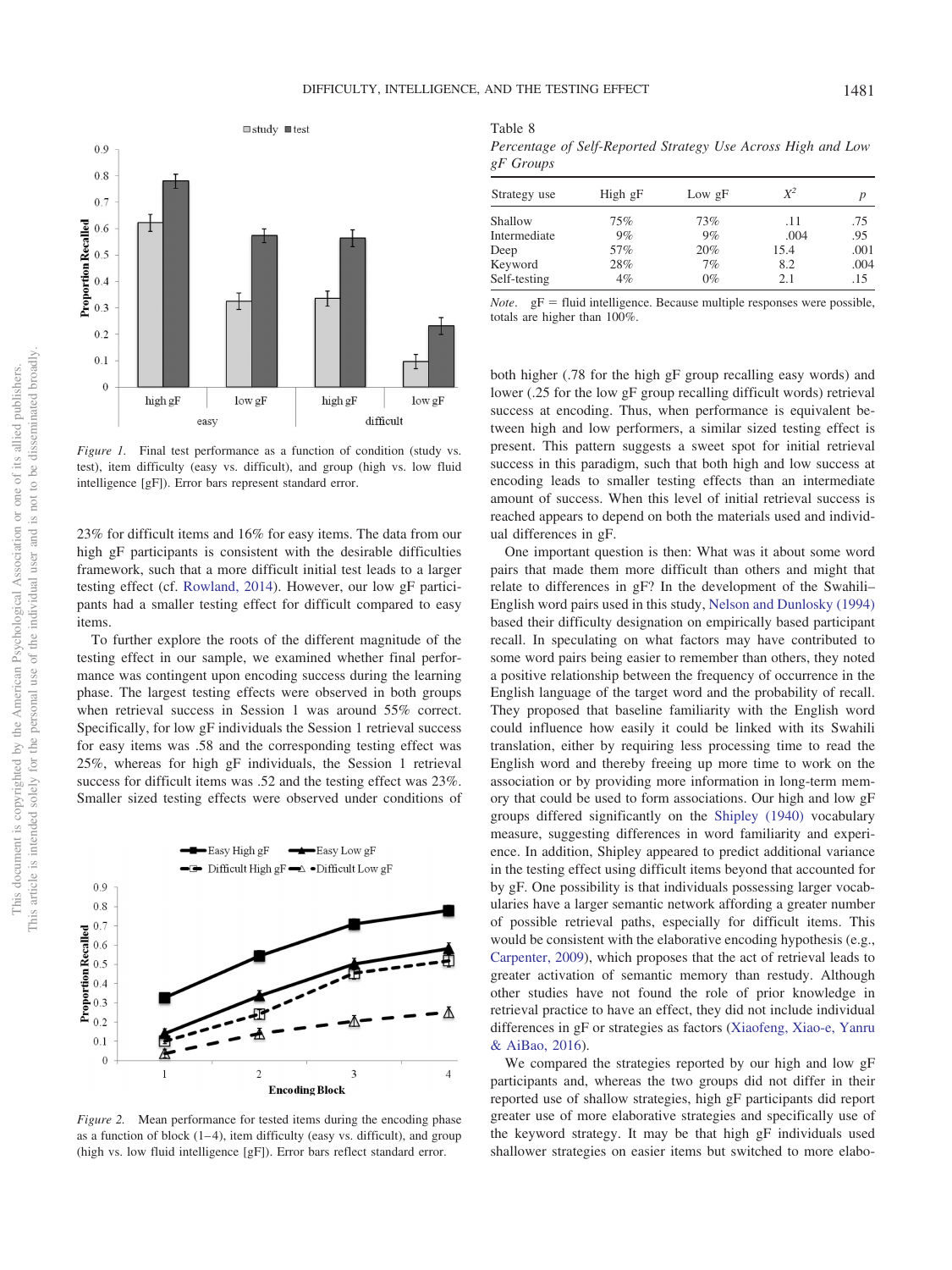

*Figure 3.* The correlation between Raven's score and the negative testing effect.

rative strategies for difficult items or that high gF individuals began with shallower strategies and then switched over to more elaborative strategies across encoding blocks. An examination of the interaction in between block, difficulty, and gF quartile suggests a combination of these possibilities, as there is a jump in performance specifically on difficult items between encoding Blocks 2 and 3 for high gF participants, but not for low gF participants. There is evidence that strategy shifts from less to more effective can occur over the course of learning in paradigms such as spacing and directed forgetting (e.g., Delaney & Knowles, 2005). It may be that the extent to which such shifts occur may be dependent, in part, on individual differences in in gF. One possibility is that such a shift in strategy was involved in how participants processed and used the feedback following an unsuccessful retrieval event. However, because all our self-reported strategy data were collected retrospectively at the end of Session 2, this remains a speculation that needs to be addressed in future work.

We will now turn briefly to the results of negative testers, who comprised approximately one third of our sample. It is important to note that many studies do not address or even report the percentages of participants who did not show a benefit from testing. Brewer and Unsworth (2012) reported that 12% of their sample showed no testing effect and 21% showed a negative testing effect. However, they did not examine these participants' performance separately. It might be easy to dismiss these negative testers as spurious save for four important results: (a) negative testers scored better than positive testers overall; (b) negative testers had equivalent performance at encoding and did not differ in working memory capacity, gF, or crystallized intelligence from

positive testers; (c) the size of the benefit of study over test was positively related to gF; and (d) this did not interact with difficulty, unlike retrieval benefits.

Recent work has demonstrated that negative testing effects can be produced under specific experimental conditions (Peterson & Mulligan, 2013; Mulligan & Peterson, 2015). Mulligan and Peterson (2015) have argued that testing effect theories should be able to account for situations in which restudy leads to better memory than retrieval practice. In their item-specific-relational account, item-specific features are those features that make a target distinctive and distinguishable from other targets in a list as well as features related to the relationship between a specific target and its cue (Mulligan & Peterson, 2015). There are also interitem relationships (i.e., associations that can be formed between all the target items). Retrieval is proposed as strengthening item-specific relationships, which in turn leads to better performance at final recall. However, in situations where processing interitem relationships (e.g., where the target words are semantically related to each other) could lead to substantial benefits, restudy leads to better performance as the act of retrieval focuses the participant on item-specific information, leaving fewer resources available for interitem processing. This account does not seem particularly applicable in the present situation, because we did not specifically include strong interitem relationships in our stimulus set.

However, there may be other types of beneficial processing that can occur during restudy. The opportunity for restudy has been hypothesized to affect the storage strength of an item (i.e., how well it has been learned; Bjork & Bjork, 1992), whereas testing has its effects on the retrieval strength of an item (i.e., how easily it can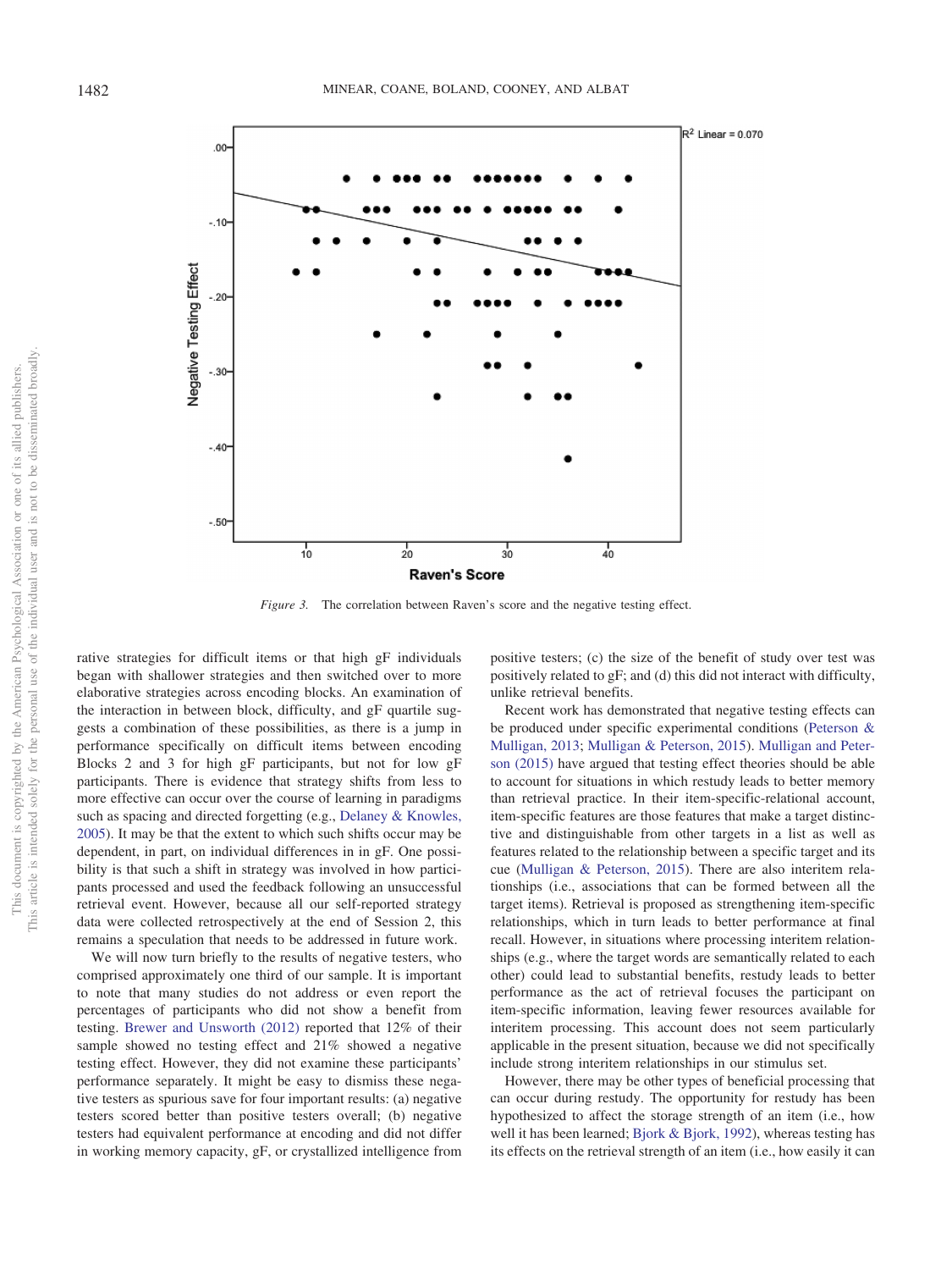be recalled; Wheeler, Ewers, & Buonanno, 2003). Individual differences in the types of processes or strategies used during restudy would then have a strong effect on the magnitude and direction of the testing effect. Delaney, Verkoeijen, and Spirgel (2010) described the results of a testing effect study of free recall in which study strategy was manipulated between groups. One group was assigned to use a simple rehearsal strategy, whereas the other group used a story-based strategy. In the rehearsal strategy group, the typical testing effect was observed. However, for the strategy group, restudied words were recalled better than tested words, even after a delay of 7 days. Our negative testers were significantly less likely to report using a shallow strategy and they clearly experienced less forgetting of restudied items (61% compared to 30% recall by positive testers) at Session 2. Whereas they did show more evidence of forgetting on the tested items compared to the positive testing group, the magnitude of the difference was considerably smaller than that observed for restudied items, with 48% recall of tested items compared to 55% for positive testers. Thus, consistent with Delaney et al. (2010), under some circumstances, negative testing effects occur, either because of directed strategy use, as in Delaney et al., or other, as of yet unclear, factors.

Interestingly, there were no differences in cognitive abilities between our negative and positive testers. However, within each group gF was positively related to the magnitude of the respective benefit. gF was positively related to the magnitude of the benefit of restudy over test, but this did not interact with item difficulty as it did with the positive testing effect. There also was no effect of vocabulary and self-reported strategy did not differ between high and low gF individuals who showed a negative testing effect.

Recent individual differences work by Carpenter et al. (2016) also reported a situation in which individuals benefited more from restudy than retrieval. This study was conducted in a university level introductory biology course and used student achievement (operationalized as course performance) as the individual difference measure. During in-class exercises, students either were asked to recall course definitions and diagrams or to recopy the information without retrieval demands. Learning was later assessed using a multiple-choice quiz. They found that although high achieving students benefited from retrieval, low- and middleperforming students actually benefited more from recopying information. These data combined with our own and those reported by Delaney et al. (2010) suggest that negative testing effects can be found in multiple paradigms and may be related to individual differences in strategy use. However, the extent to which an individual consistently benefits more from restudy across paradigms or materials is unknown. It may be that negative testing effects arise from a match between an especially effective strategy and a particular learning paradigm such as cued recall.

Overall, the results from this study have important implications for future work on understanding the role of individual differences in the effectiveness of testing to enhance learning. The first is that the extent to which an individual benefits more from testing or restudy may be an individual difference in itself perhaps linked to individual differences in strategy or organization (Ozier, 1980) rather than cognitive ability. GF did not differentiate between positive and negative testers, but within each group was predictive of the overall benefit (i.e., restudy over retrieval or retrieval over restudy). Fluid ability may predict how well an individual uses an effective strategy or the ability to flexibly adopt better strategies in response to difficulty. This is consistent with recent work suggesting that learning and retrieval processes are significantly related to gF even when controlling for working memory (Unsworth, 2010; Unsworth, Brewer, & Spillers, 2009; Wang, Ren, & Schweizer, 2017). The second implication is that, within individuals showing a positive testing effect, differences in fluid and crystallized intelligence interact with the difficulty of the material.

The present study contributes to an ongoing analysis of individual differences in the retrieval practice effect. Variation in sampling, the difficulty of the materials to be learned and individual differences in the ability to learn through restudy were all raised by Pan et al. (2015) as important issues to be addressed in researching individual differences in the effectiveness of testing to enhance learning. The results from our study can help explain how two studies using very similar materials and methods such as Brewer and Unsworth (2012) and Pan et al. (2015) can produce conflicting results even when using similar methods and the same materials. First, the inclusion of individuals showing a negative testing effect in overall analyses of individual differences would appear to be problematic: In our data the magnitude of the negative testing effect was positively related to gF. This has the potential to mask the effects of individual differences if negative and positive testing effects are simply characterized as a continuous variable indexing the same processes. It is also unclear how much the percentage of negative testers as well as individuals with no testing effect can vary from sample to sample. Within our data, they constituted 39% of our participants. In Brewer and Unsworth (2012) they were 32% of their sample while in Pan et al. (2015), they were only 18% of participants tested (S.Pan, personal communication, November, 11, 2017). Second, the effect of gF on the testing benefit interacts with the difficulty of items, which can vary based on the levels of education and experience present in the sample tested.

Finally, it is important to consider how the findings here can or cannot yet be accommodated by current theories of the testing effect. The desirable difficulties account has already been proposed as a useful framework for the consideration of individual differences and our results are consistent with that approach and the Aptitude  $\times$  Treatment interaction proposed by Brewer and Unsworth (2012). However, our data suggest a boundary effect with difficulty for lower ability participants even with the presence of feedback on trials where the item is not retrieved. As noted, when high and low gF participants had approximately 50% retrieval success during Session 1, we saw a similar sized benefit of testing over restudy. Kornell and Vaughn (2016) argued that successful retrieval and unsuccessful retrieval attempts with feedback both enhance learning, but it appears that a larger percentage of unsuccessful retrievals can lead to smaller testing effects than when the probability of success and failure is roughly equal. Our negative testing data did not show an effect of difficulty. However, the broader of approach of the theory of disuse (Bjork & Bjork, 1992, 2011) may provide some theoretical framework for the existence of a negative testing effect. According to this theory, memory performance relies on two sources, retrieval and storage strength. Retrieval strength is based on how easily an item can be recalled from memory while storage strength refers to how well an item is stored and integrated in memory. As noted above, it is possible that negative testers are employing better restudy techniques than simply rereading or repeating the word pairs that then enhanced the items' storage strengths. Unlike retrieval strength,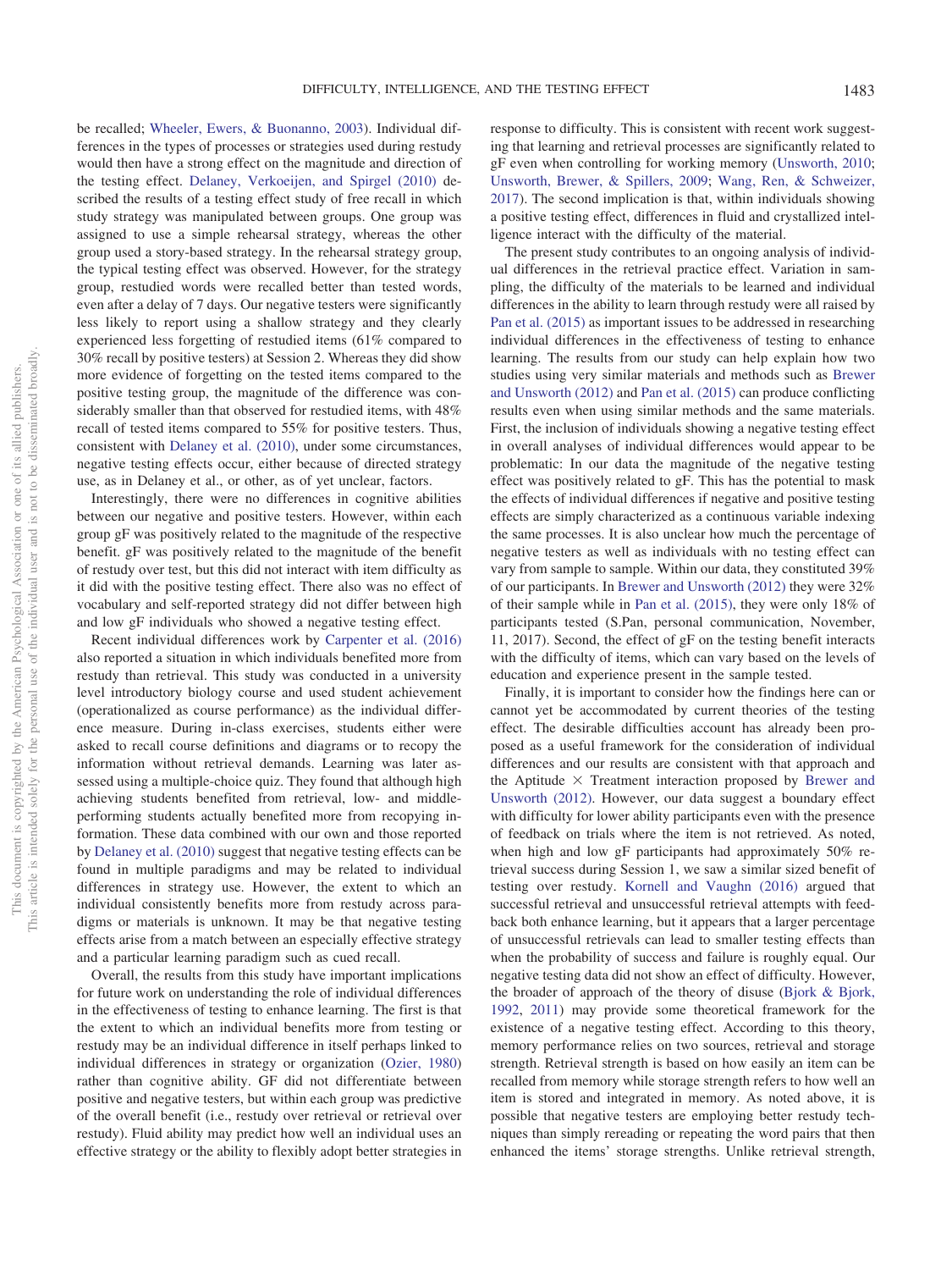storage strength has not been proposed as being affected by difficulty and we did not find an effect of item difficulty on the negative testing effect. An interesting manipulation for future research would be to extend the retention period. According to the theory of disuse, retrieval strength decays with time whereas storage strength does not. Therefore, the performance advantage of negative testers compared to positive testers on restudied items hypothetically should grow larger with time.

The second theory described in the introduction was that of elaborative encoding (Carpenter, 2009). In this account of the testing effect, the act of retrieval leads to additional meaning based processing or elaboration of the item that then provides additional retrieval cues at the final test. Individual differences would then seem to arise based on whether participants are or are not consciously employing elaboration-based strategies. Those who are not would therefore have larger testing effects as they would benefit the most from such processing arising as a result of retrieval practice. This would be consistent with our data as the only evidence of an individual difference in positive versus negative testers was that positive testers were more likely to report use of shallower strategies. For negative testers, more effortful elaboration may have been disrupted by retrieval leading to greater benefits of restudy over test. A second point that would appear consistent with elaborative encoding was the additional variance for difficult items in our positive testers accounted for by individual differences in vocabulary beyond that predicted by gF. In the elaborative encoding hypothesis, greater difficulty leads to more elaboration of weaker cues and a greater search of semantic memory than easier retrieval. Individuals with a larger vocabulary would have more words that could become retrieval cues, which would especially advantageous under greater difficulty. Therefore, elaborative encoding would appear to be consistent with several points in our results.

The episodic context account (Karpicke et al., 2014) proposes that attempting retrieval results in an enhanced memory representation due to updates in the context surrounding the item to be retrieved. The reinstatement of prior contexts then leads to fewer retrieval paths (in contrast to the increased number proposed by elaborative encoding) for more efficient searching of memory and better performance for items that were previously retrieved. The effect of difficulty in this account is more closely tied to the extent to which contextual updating is needed. Greater variability across different retrieval contexts including temporal context leads to a more elaborate memory trace and a larger testing effect. The act of restudying is less effective because it does not lead to contextual updates. Our study did not provide much variation in context as retrieval practice was massed in one session so our results are difficult to interpret in terms of episodic context. Brewer and Unsworth (2012) did find evidence that the testing effect is affected by individual differences in episodic memory performance and based on our data, we might predict a similar crossover interaction with difficulty as defined by manipulating the hetero or homogeneity of the retrieval contexts. In terms of negative testing effects, the episodic context account would not appear to make specific predictions although its proposers have directly criticized the role of elaborative encoding as the source of retrieval benefits (Lehman, Smith, & Karpicke, 2014) as well as examining the benefits of testing against more active restudy conditions involving elaborative encoding. Karpicke and Blunt (2011) directly compared memory performance using elaborative encoding (i.e., concept mapping) to retrieval practice and found that the vast majority of students benefited more from retrieval. However, 16% of their participants showed performance equivalent to or better than repeated testing using conceptual mapping. Although this is only half the percentage of non- or negative testers seen in our study, it is worth noting that the concept mapping technique was taught to the participants on the first day of the experiment and it is unclear whether any had had prior experience in using this study technique. It is possible that individual differences in cognitive ability such as gF as well as prior experience in spontaneously applying a particular strategy affect the extent to which it is competitive with the benefits of retrieval.

There are a number of questions that will be important to address in future research. Although a few other studies, as described above, have reported negative testing effects, it is unknown whether this is a stable individual difference that is reliable across materials and memory paradigms such as recognition and free recall. Our retrospective self-reported strategy data pointed toward strategy differences between positive and negative testers, but it will be important to replicate this finding with more sophisticated measures of strategy as well as experimental manipulations of strategy such as those used by Delaney et al. (2010) or Karpicke and Blunt (2011). In addition, future studies with stronger manipulations of retrieval contexts can help assess whether contextual updating plays any role in the individual differences seen in the testing effect to date.

#### **Conclusion**

These results have important implications for educational practice. The benefits of testing may have an optimal effect at a specific range of difficulty, which may be related to individual differences in study strategies, knowledge, or ability. It is important to understand the possible boundaries of the testing effect especially if some students may not benefit as much or at all from testing. There may be a level of knowledge where testing is most effective, but for students for whom the material is too easy or too difficult or for those with effective self-directed strategies, testing may be ineffective or frustrating when the expectation is that testing will enhance performance. One important caveat is that, although it appears that some participants' performance is disrupted by testing, there are additional benefits of retrieval practice that go beyond the direct effects on retention. In educational and applied practice, testing also yields important indirect effects (e.g., Roediger, Putnam, & Smith, 2011), including more frequent review and study of material, feedback on performance, and improved metacognition (Karpicke & Blunt, 2011). Thus, we recommend that students and instructors continue to incorporate retrieval practice as an effective tool toward greater learning.

#### **References**

- Agarwal, P. K., Finley, J. R., Rose, N. S., & Roediger, H. L. (2016). Benefits from retrieval practice are greater for students with lower working memory capacity. *Memory, 25,* 764 –771.
- Bjork, E. L., & Bjork, R. A. (2011). Making things hard on yourself, but in a good way: Creating desirable difficulties to enhance learning. In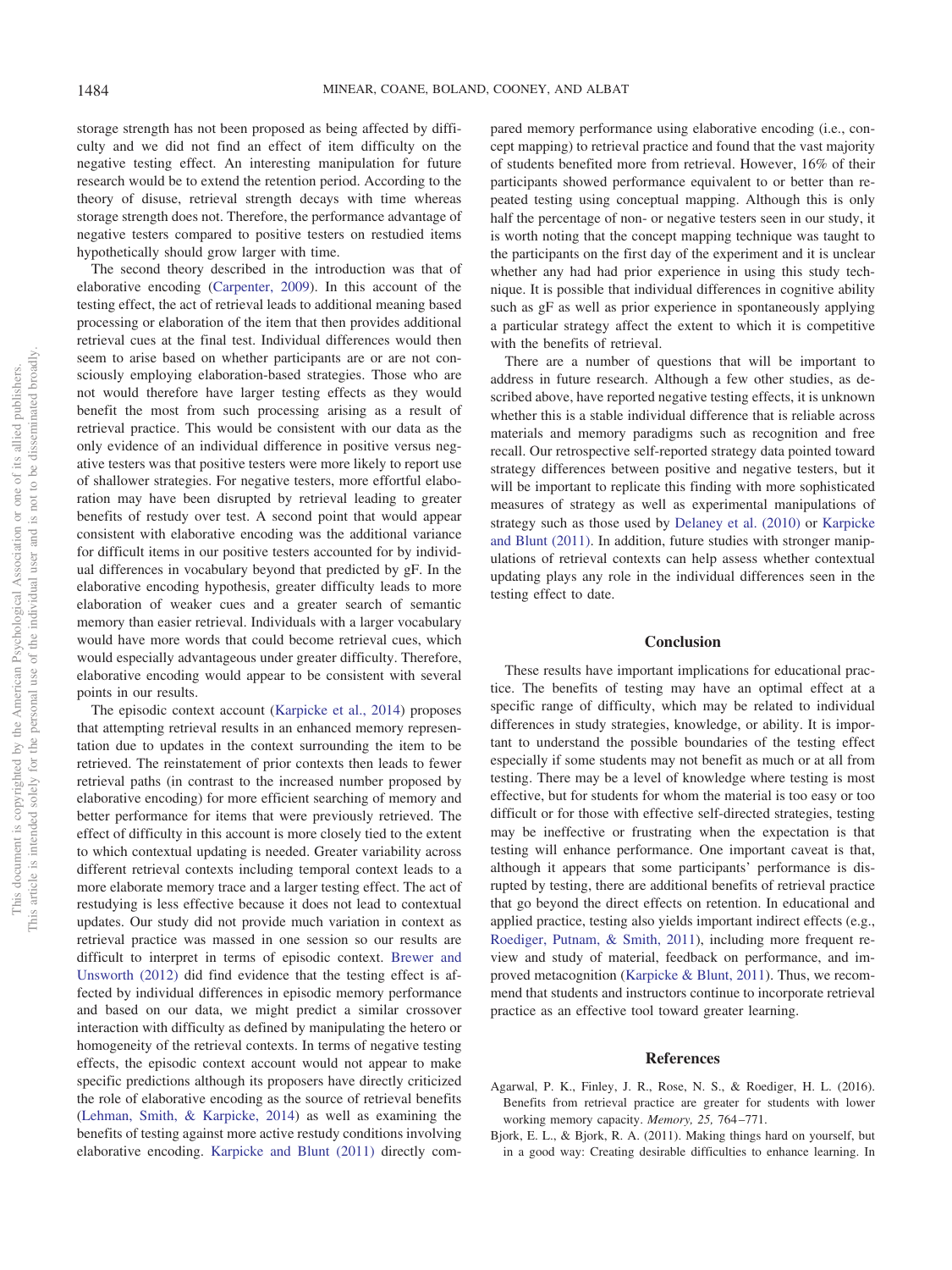M. A. Gernsbacher, R. W. Pew, & L. M. Hough (Eds.), *Psychology and the real world: Essays illustrating fundamental contributions to society* (pp. 56–64). New York, NY: Worth Publishers.

- Bjork, R. A. (1994). Memory and metamemory considerations in the training of human beings. In J. Metcalfe & A. Shimamura (Eds.), *Metacognition: Knowing about knowing* (pp. 185–205). Cambridge, MA: MIT Press.
- Bjork, R. A., & Bjork, E. L. (1992). A new theory of disuse and an old theory of stimulus fluctuation. In S. M. Kosslyn & R. M. Shiffrin (Eds.), *From learning processes to cognitive processes: Essays in honor of William K. Estes* (Vol. 2, pp. 35–67). Hillsdale, NJ: Routledge.
- Brewer, G. A., & Unsworth, N. (2012). Individual differences in the effects of retrieval from long-term memory. *Journal of Memory and Language, 66,* 407– 415. http://dx.doi.org/10.1016/j.jml.2011.12.009
- Carpenter, S. K. (2009). Cue strength as a moderator of the testing effect: The benefits of elaborative retrieval. *Journal of Experimental Psychology: Learning, Memory, and Cognition, 35,* 1563–1569. http://dx.doi .org/10.1037/a0017021
- Carpenter, S. K., Lund, T. J. S., Coffman, C. R., Armstrong, P. I., Lamm, M. H., & Reason, R. D. (2016). A classroom study on the relationship between student achievement and retrieval-enhanced learning. *Educational Psychology Review, 28,* 353–375. http://dx.doi.org/10.1007/ s10648-015-9311-9
- Cronbach, L. J., & Snow, R. E. (1977). *Aptitudes and instructional methods: A handbook for research on interactions*. Oxford, UK: Irvington.
- Delaney, P. F., & Knowles, M. E. (2005). Encoding strategy changes and spacing effects in the free recall of unmixed lists. *Journal of Memory and Language, 52,* 120 –130. http://dx.doi.org/10.1016/j.jml.2004.09 .002
- Delaney, P. F., Verkoeijen, P. P. J. L., & Spirgel, A. (2010). Spacing and testing effects: A deeply critical, lengthy, and at times discursive review of the literature. *Psychology of Learning and Motivation, 53,* 63–147. http://dx.doi.org/10.1016/S0079-7421(10)53003-2
- Gates, A. I. (1917). Recitation as a factor in memorizing. *Archives de Psychologie, 6,* 1–104.
- Kang, S. H. K., McDermott, K. B., & Roediger, H. L., III. (2007). Test format and corrective feedback modify the effect of testing on long-term retention. *The European Journal of Cognitive Psychology, 19,* 528 –558. http://dx.doi.org/10.1080/09541440601056620
- Karpicke, J. D. (in press). Retrieval-based learning: A decade of progress. In J. Wixted (Ed.), *Cognitive psychology of memory, Vol. 2*. *Learning and memory: A comprehensive reference* (J. H. Byrne, Series Ed.). http://dx.doi.org/10.1016/B978-0-12-809324-5.21055-9
- Karpicke, J. D., & Blunt, J. R. (2011). Retrieval practice produces more learning than elaborative studying with concept mapping. *Science, 331,* 772–775. http://dx.doi.org/10.1126/science.1199327
- Karpicke, J. D., Lehman, M., & Aue, W. R. (2014). Retrieval-based learning: An episodic context account. In B. H. Ross (Ed.), *Psychology of learning and motivation* (Vol. 61, pp. 237–284). San Diego, CA: Elsevier Academic Press.
- Kornell, N., Bjork, R. A., & Garcia, M. A. (2011). Why tests appear to prevent forgetting: A distribution-based bifurcation model. *Journal of Memory and Language, 65,* 85–97. http://dx.doi.org/10.1016/j.jml.2011 .04.002
- Kornell, N., & Vaughn, K. E. (2016). How retrieval attempts affect learning: A review and synthesis. *Psychology of Learning and Motivation, 65,* 183–215. http://dx.doi.org/10.1016/bs.plm.2016.03.003
- Lehman, M., Smith, M. A., & Karpicke, J. D. (2014). Toward an episodic context account of retrieval-based learning: Dissociating retrieval practice and elaboration. *Journal of Experimental Psychology: Learning, Memory, and Cognition, 40,* 1787–1794. http://dx.doi.org/10.1037/ xlm0000012
- McDaniel, M. A., & Pressley, M. (1984). Putting the keyword method in context. *Journal of Educational Psychology, 76,* 598 – 609. http://dx.doi .org/10.1037/0022-0663.76.4.598
- Mulligan, N. W., & Peterson, D. J. (2015). Negative and positive testing effects in terms of item-specific and relational information. *Journal of Experimental Psychology: Learning, Memory, and Cognition, 41,* 859 – 871. http://dx.doi.org/10.1037/xlm0000056
- Nelson, T. O., & Dunlosky, J. (1994). Norms of paired-associate recall during multitrial learning of Swahili-English translation equivalents. *Memory, 2,* 325–335. http://dx.doi.org/10.1080/09658219408258951
- Ozier, M. (1980). Individual differences in free recall: When some people remember better than others. In G. H. Bower (Ed.), *The psychology of learning and motivation: Advances in research and theory: Advances in research and theory* (pp. 309 –364). New York, NY: Academic Press. http://dx.doi.org/10.1016/S0079-7421(08)60164-4
- Pan, S. C., Pashler, H., Potter, Z. E., & Rickard, T. C. (2015). Testing enhances learning across a range of episodic memory abilities. *Journal of Memory and Language, 83,* 53– 61. http://dx.doi.org/10.1016/j.jml .2015.04.001
- Peterson, D. J., & Mulligan, N. W. (2013). The negative testing effect and multifactor account. *Journal of Experimental Psychology: Learning, Memory, and Cognition, 39,* 1287–1293. http://dx.doi.org/10.1037/ a0031337
- Pyc, M. A., & Rawson, K. A. (2009). Testing the retrieval effort hypothesis: Does greater difficulty correctly recalling information lead to higher levels of memory? *Journal of Memory and Language, 60,* 437– 447. http://dx.doi.org/10.1016/j.jml.2009.01.004
- Pyc, M. A., & Rawson, K. A. (2012). Why is test-restudy practice beneficial for memory? An evaluation of the mediator shift hypothesis. *Journal of Experimental Psychology: Learning, Memory, and Cognition, 38,* 737–746. http://dx.doi.org/10.1037/a0026166
- Raven, J., Raven, J. C., & Court, J. H. (1998). *Manual for raven's progressive matrices and vocabulary scales*. New York, NY: Psychological Corporation.
- Roediger, H. I., Agarwal, P. K., Kang, S. K., & Marsh, E. J. (2010). Benefits of testing memory: Best practices and boundary conditions. In G. M. Davies & D. B. Wright (Eds.), *Current issues in applied memory* research (pp. 13-49). New York, NY: Psychology Press.
- Roediger, H. L., III, & Butler, A. C. (2011). The critical role of retrieval practice in long-term retention. *Trends in Cognitive Sciences, 15, 20-27*. http://dx.doi.org/10.1016/j.tics.2010.09.003
- Roediger, H. L., III, & Karpicke, J. D. (2006). The power of testing memory: Basic research and implications for educational practice. *Perspectives on Psychological Science, 1,* 181–210. http://dx.doi.org/10 .1111/j.1745-6916.2006.00012.x
- Roediger, H. L., Putnam, A. L., & Smith, M. A. (2011). Ten benefits of testing and their applications to educational practice. In J. Mestre & B. Ross (Eds.), *Psychology of learning and motivation: Cognition in education* (pp. 1–36). Oxford, UK: Elsevier. http://dx.doi.org/10.1016/ B978-0-12-387691-1.00001-6
- Rowland, C. A. (2014). The effect of testing versus restudy on retention: A meta-analytic review of the testing effect. *Psychological Bulletin, 140,* 1432–1463. http://dx.doi.org/10.1037/a0037559
- Shipley, W. C. (1940). A self-administering scale for measuring intellectual impairment and deterioration. *The Journal of Psychology: Interdisciplinary and Applied, 9,* 371–377. http://dx.doi.org/10.1080/00223980 .1940.9917704
- Thomas, R. C., & McDaniel, M. A. (2013). Testing and feedback effects on front-end control over later retrieval. *Journal of Experimental Psychology: Learning, Memory, and Cognition, 39,* 437– 450. http://dx.doi.org/ 10.1037/a0028886
- Tse, C. S., & Pu, X. (2012). The effectiveness of test-enhanced learning depends on trait test anxiety and working-memory capacity. *Journal of*